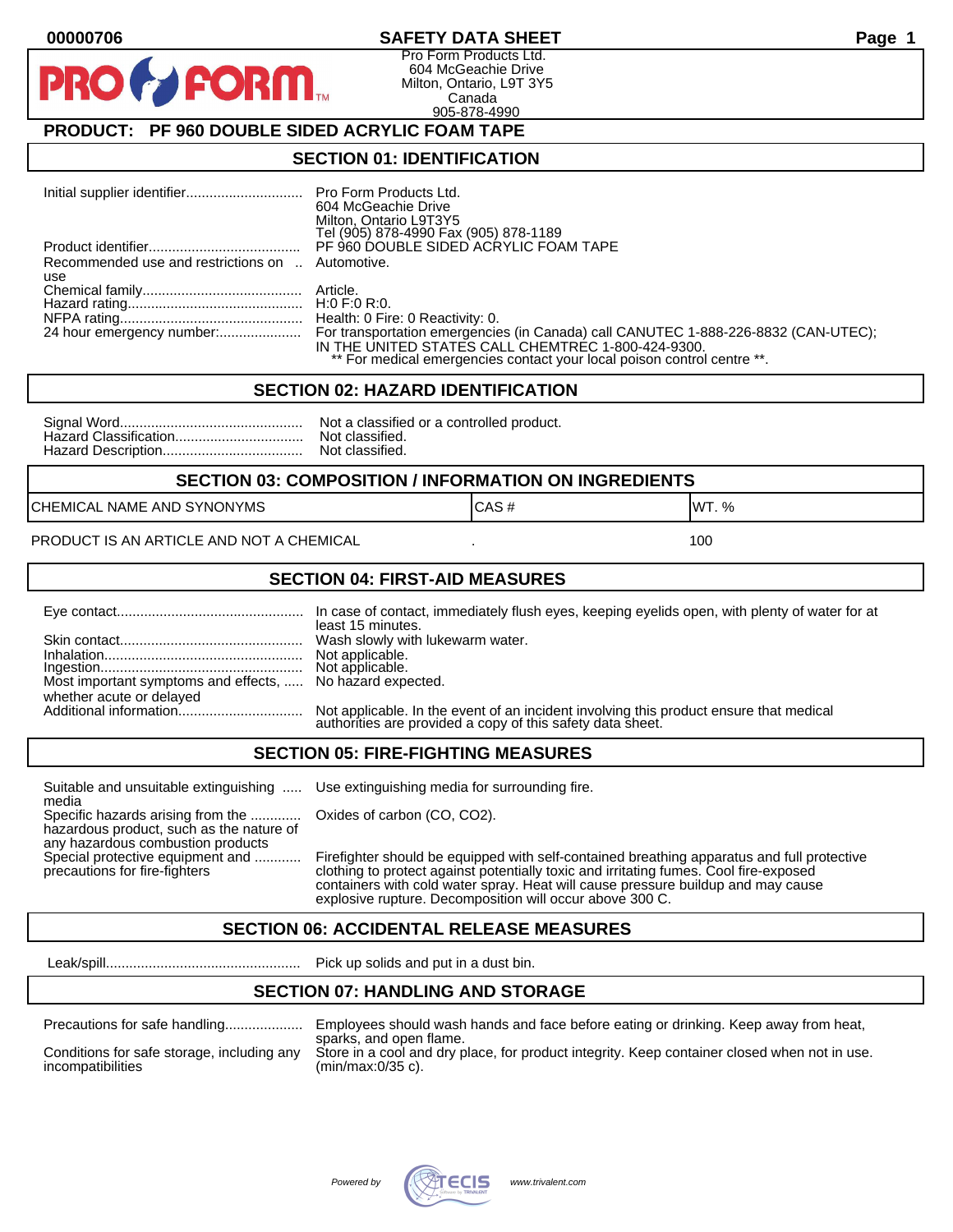## **PRODUCT: PF 960 DOUBLE SIDED ACRYLIC FOAM TAPE**

#### **SECTION 08: EXPOSURE CONTROLS / PERSONAL PROTECTION**

| <b>INGREDIENTS</b>               | TWA | <b>ACGIH TLV</b><br>STEL                                                                                                          | <b>IPEL</b> | <b>OSHA PEL</b><br>STEL                                                              | <b>NIOSH</b><br>IREL |
|----------------------------------|-----|-----------------------------------------------------------------------------------------------------------------------------------|-------------|--------------------------------------------------------------------------------------|----------------------|
|                                  |     | Not applicable.<br>Not applicable.<br>Not applicable.<br>Wear adequate protective clothes.<br>Safety boots per local regulations. |             | Educate and train employees on the safe use and handling of the product. Employees   |                      |
| Appropriate engineering controls |     | General ventilation.                                                                                                              |             | should wash their hands and face before eating, drinking, or using tobacco products. |                      |

## **SECTION 09: PHYSICAL AND CHEMICAL PROPERTIES**

| Appearance/Physical state                      | Tape.                                                             |
|------------------------------------------------|-------------------------------------------------------------------|
|                                                | Various colours. (Prolonged storage may lead to discolouration.). |
|                                                | Slight.                                                           |
| Odour threshold (ppm)                          | Not applicable.                                                   |
| Vapour pressure (mm Hg)                        | Not applicable.                                                   |
|                                                | Not applicable.                                                   |
|                                                | Not applicable.                                                   |
| Relative Density (Specific Gravity)            | No data.                                                          |
| Melting / Freezing point (deg C)               | Not applicable.                                                   |
|                                                | Insoluble.                                                        |
| Initial boiling point / boiling range (deg C). | Not applicable.                                                   |
|                                                | Not applicable.                                                   |
| Flash point (deg C), method                    | Not applicable.                                                   |
| Auto ignition temperature (deg C)              | Not applicable.                                                   |
| Upper flammable limit (% vol)                  | Not applicable.                                                   |
| Lower flammable limit (% vol)                  | No Data.                                                          |
| Partition coefficient - n-octanol/water        | No data.                                                          |
|                                                | No data.                                                          |
|                                                | No data.                                                          |

## **SECTION 10: STABILITY AND REACTIVITY**

| Conditions to avoid, including static  Keep away from heat.<br>discharge, shock or vibration<br>Hazardous decomposition products Oxides of carbon (CO,CO2). | Stable at normal temperatures and pressures.<br>Avoid heat, sparks and flames.<br>Possibility of hazardous reactions Will not occur under normal temperature and pressure. |
|-------------------------------------------------------------------------------------------------------------------------------------------------------------|----------------------------------------------------------------------------------------------------------------------------------------------------------------------------|
|                                                                                                                                                             |                                                                                                                                                                            |

# **SECTION 11: TOXICOLOGICAL INFORMATION**

| <b>INGREDIENTS</b>          |                                                                         | ILC50                                                                                   | ILD50 |
|-----------------------------|-------------------------------------------------------------------------|-----------------------------------------------------------------------------------------|-------|
| Effects of chronic exposure | Not expected to pose any hazards.<br>Not applicable.<br>Not applicable. | occupational hygiene adhered to, risks are improbable. May cause mechanical irritation. |       |

## **SECTION 12: ECOLOGICAL INFORMATION**

Persistence and degradability................... Not available.

## **SECTION 13: DISPOSAL CONSIDERATIONS**

and methods of disposal, including any contaminated packaging

Information on safe handling for disposal . Dispose of waste in accordance with all applicable Federal, Provincial/State and local